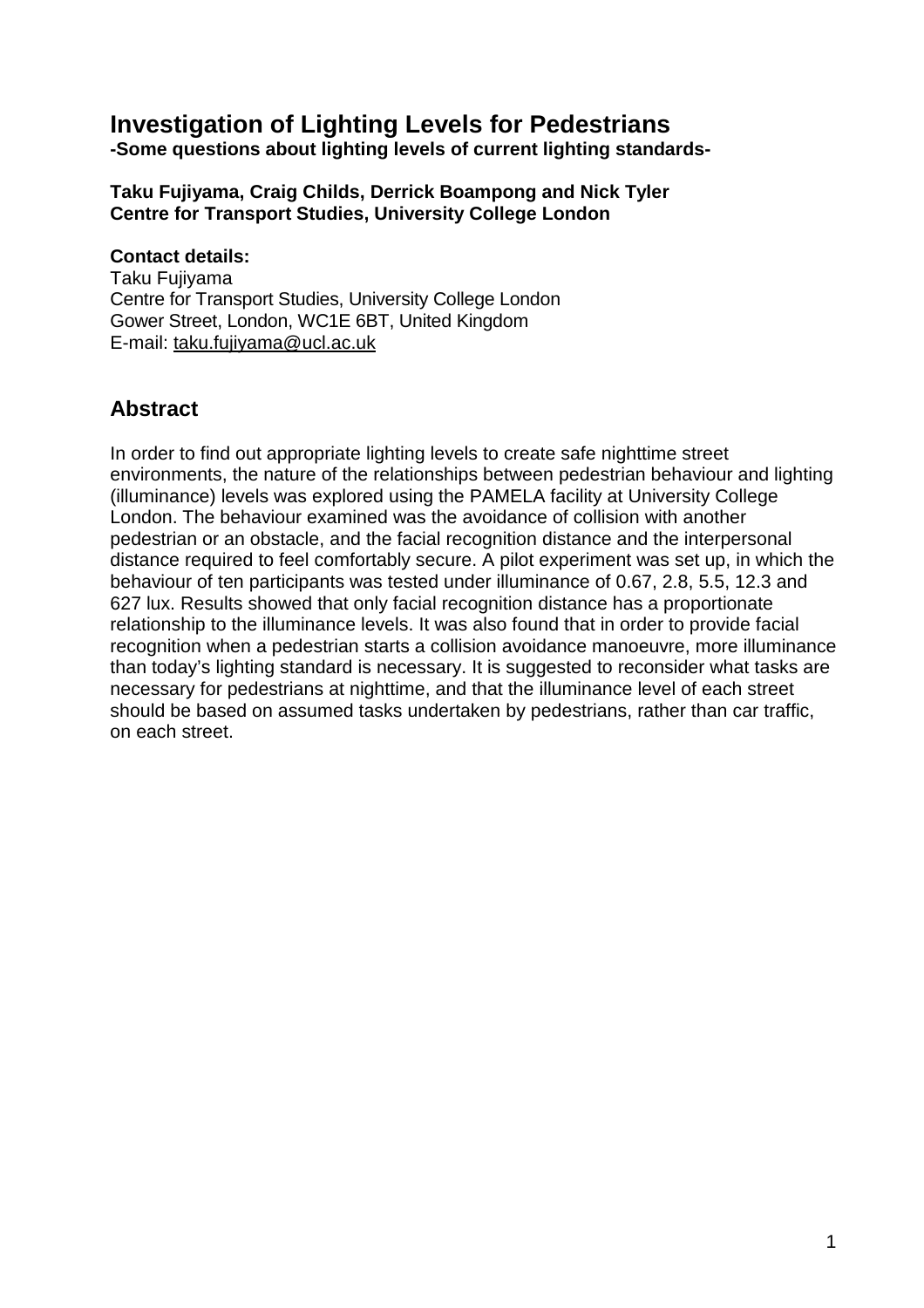#### **Biographies**

Taku Fujiyama is a research fellow at Centre for Transport Studies, University College London. His background is Transport Engineering, where he has specialised in the design of railway stations in Japan. His research interest is in accessibility of public transport facilities and systems and their evaluation, especially in relation to the needs of pedestrians in public.

Craig Childs is a research fellow at Centre for Transport Studies, University College London. He obtained his PhD in Biomedical Science and Engineering from the Aalborg University, Denmark. His recent research focuses on human movements; in particular, accessibility in pedestrian environments.

Derrick Boampong is a project member of PAMELA at Centre for Transport Studies, University College London. He obtained his PhD in Biomedical Engineering from the University of Durham, UK, and is interested in walking and its implications in Biomedical Engineering.

Nick Tyler is Chadwick Professor of Civil Engineering at University College London and the head of the department of Civil and Environmental Engineering. He also leads the Accessibility Research Group at UCL. His research focus ranges from the ethical and philosophical principles behind policy making to the study of the interactions between people and systems, to the design and implementation of infrastructure and operating systems. He instigated and designed the Pedestrian Accessibility and Movement Environment Laboratory.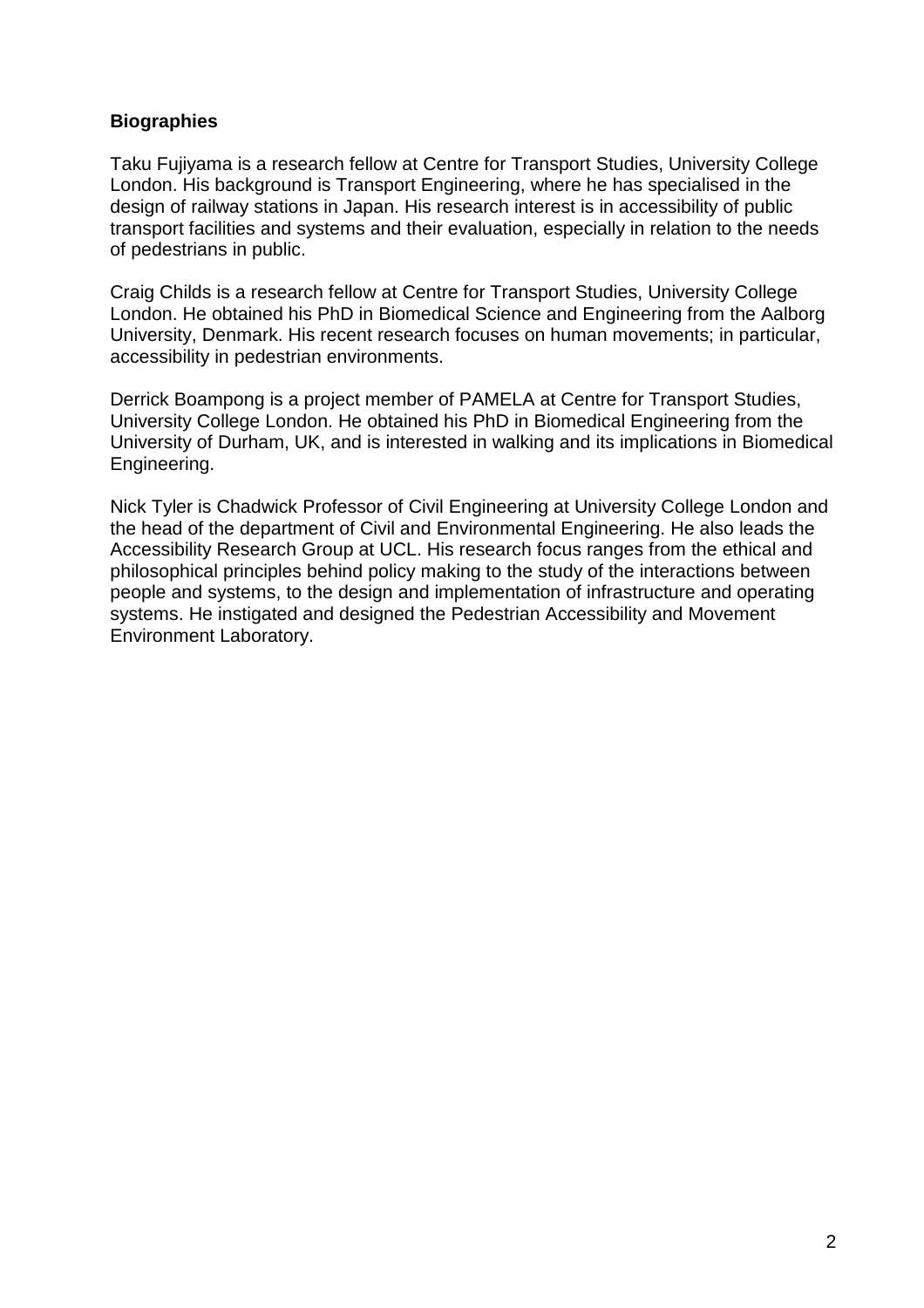## **Investigation of Lighting Levels for Pedestrians -Some questions about lighting levels of current lighting standards-**

Taku Fujiyama, Craig Childs, Derrick Boampong and Nick Tyler Centre for Transport Studies, University College London

## **Introduction**

Safe environments for walking at night are essential to promote more walking. Creation of such safe environments also contributes to more creation of walking culture. On the contrary, much research on creation of safe walking environments has tended to focus on walking in the daytime, and thus far little attention has been paid to walking environments at nighttime. It is assumed that, at nighttime, people become more sensitive to approaching persons or objects in the interests of safety. On the other hand, the amount of visual information that people can gather decreases because of low illuminance. In order to create a more walkable city, more attention should be given to walking environments at nighttime, especially to creation of safe environments.

It is imperative to understand the behaviour and perception of pedestrians in dark conditions in order to realise safe walking environments for the nighttime. This paper focuses on the extent to which lighting affects the behaviour and perception of pedestrians. This is because the increase of the lighting level is an effective way to improve walking environments at nighttime.

The origin of today's standards for street lighting in residential areas was established in the 1980's. Since then, there has been much progress in not only understanding of behaviour and perception of people but also technologies for lighting. It would be of value to review and update the background of lighting standards.

Following a brief review of the background of lighting standards, this paper describes an experiment set up in the Pedestrian Accessibility and Movement Environment laboratory (PAMELA) at UCL to explore how people act under different lighting conditions. The paper then suggests some ideas about lighting design for safe walking environments.

## Lighting standards for pedestrians and recent relevant studies

Lighting standards for pedestrians have been almost a by-product of lighting standards for car traffic. The reason may be that driving a car is thought to require harder tasks in terms of visual perception than is acting as a pedestrian, yet the lack of understanding of pedestrian needs and their behaviour may lead to a situation where the pedestrian's tasks are made unreasonably difficult because of a lack of visual acuity. Nevertheless, there are some standards for street lighting for pedestrians. Table 1 shows the requirements for road lighting in British Standards (BS EN 13201-2:2003), which incorporate the European Standards. For conflict areas such as shopping streets and road intersections of some complexity, or for roads whose crime risk is higher than normal, a higher level of illuminance is often adopted.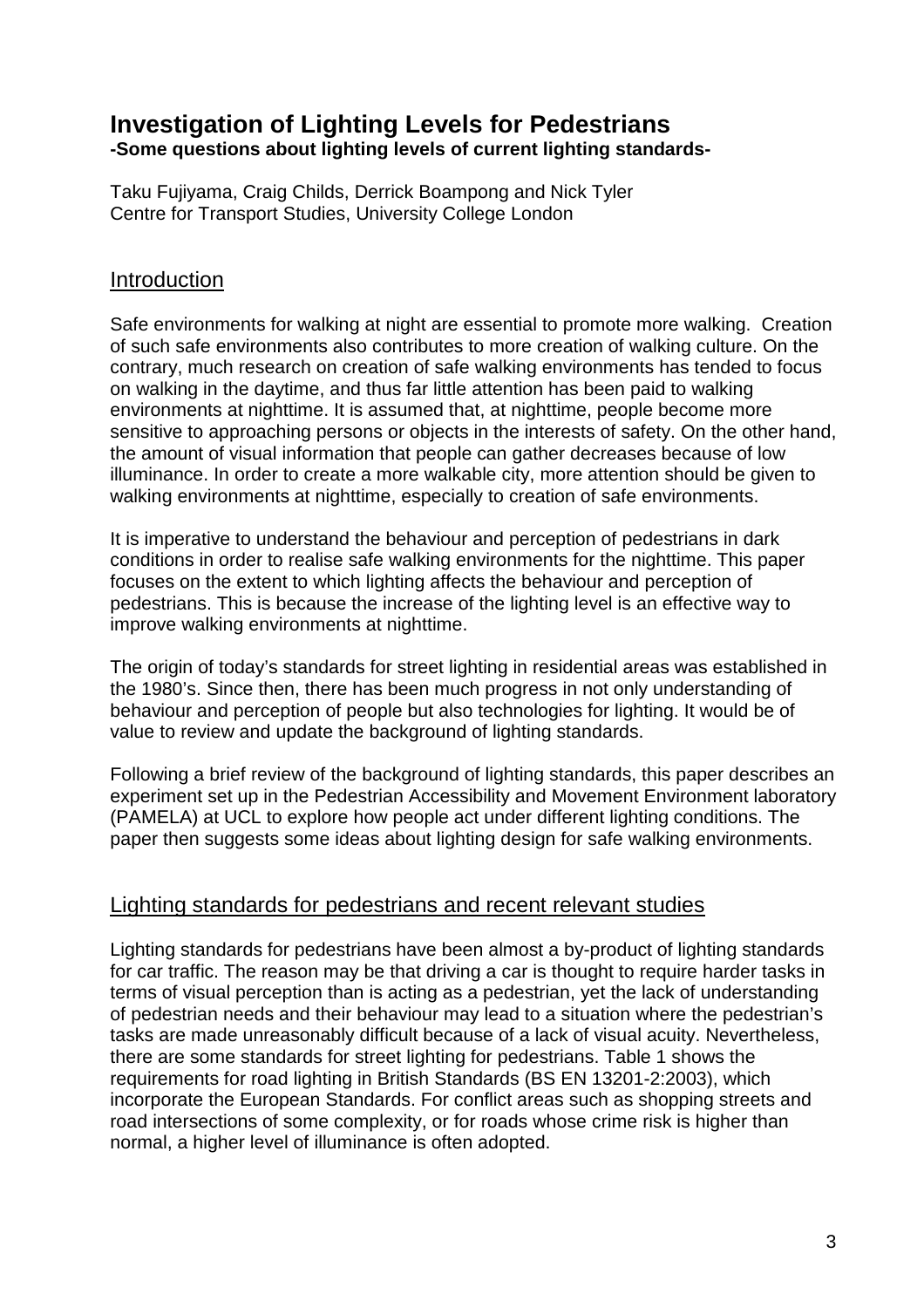| Class          | Horizontal illuminance (lux) |         |  |
|----------------|------------------------------|---------|--|
|                | Average                      | Minimum |  |
| S <sub>1</sub> | 15                           | 5       |  |
| S <sub>2</sub> | 10                           | 3       |  |
| S <sub>3</sub> | 7.5                          | 1.5     |  |
| S <sub>4</sub> | 5                            |         |  |
| S <sub>5</sub> | 3                            | 0.6     |  |
| S <sub>6</sub> | 2                            | 0.6     |  |
| S7             |                              |         |  |

Table 1. Requirements for road lighting for pedestrians by BS EN 13201-2:2003<sup>1</sup>

Note: S classes are for pedestrians and pedal cyclists for use on footways and cycleways, emergency lanes and other road areas lying separately or along the carriageway of a traffic route, residential roads, pedestrian streets, parking areas, schoolyards, etc. (British Standards Institute (2003))

In the UK, it is local governments that decide a lighting class for each road by taking account of its traffic volume, the number of crime incidents, environments and so forth. Before the introduction of BS EN 13201-2:2003, lighting levels for pedestrians were regulated by BS 5489-3.

Table 2. Requirements for road lighting for pedestrians and pedal cyclists by BS 5489-3

| Class | Horizontal illuminance (lux) |         |  |
|-------|------------------------------|---------|--|
|       | Average                      | Minimum |  |
| 3/1   |                              |         |  |
| 3/2   |                              | 2.5     |  |
| 3/2   | -5                           |         |  |

How were these lighting levels for pedestrians defined? According to Raynham and Saksvikrønnig (2003), British standards (BS) 5489 part 3 "code of practice for subsidiary roads and associated pedestrian areas" was based on Caminada and Bommel (1980). They suggested that, for lighting for pedestrians, the following tasks be taken into account: detection pf obstacles; visual orientation; and facial recognition of other pedestrians. Among these, facial recognition requires the most illuminance. Referring to a personal space study by Hall (1966), Caminada and Bommel insisted that lighting ensure identification of a face at a distance of 4 m. 4 m is the minimum value that brings comfort with regard to normal social contact (Bommel and Caminada (1982)), where an alert subject can take evasive or defensive action if threatened. By means of an experiment, Caminda and Bommel found that a value for semi-cylindrical illuminance<sup>2</sup> of 1 lux, which is roughly equivalent to a value for horizontal illuminance of 5 lux, enables facial recognition at a distance of 4 m. This result became a basis for BS 5489. It is speculated that BS EN 13201-2:2003 also adopted this idea.

Questions that may be raised are

 $\overline{a}$ 

1) Is 4 m an adequate distance also in dimmed conditions? and

2) Should facial recognition be the decisive factor for street lighting? Are there any other factor to be considered?

 $1$  Lighting levels are described by illuminance, whose unit is lux. Illuminance is the quantity of lighting arriving on a unit area of a surface, and used for description of lighting levels in most of the standards.

<sup>&</sup>lt;sup>2</sup> Horizontal illuminance ( $E_{sc}$ ) is the illuminance on a flat surface (in this case, the surface of the road). Semi-cylindrical illuminance is the illuminance on the curved surface of an infinitely small vertical half-cylinder. Bommel and Caminada found that  $E_{\rm sc}$  was well correlated to the facial recognition distance.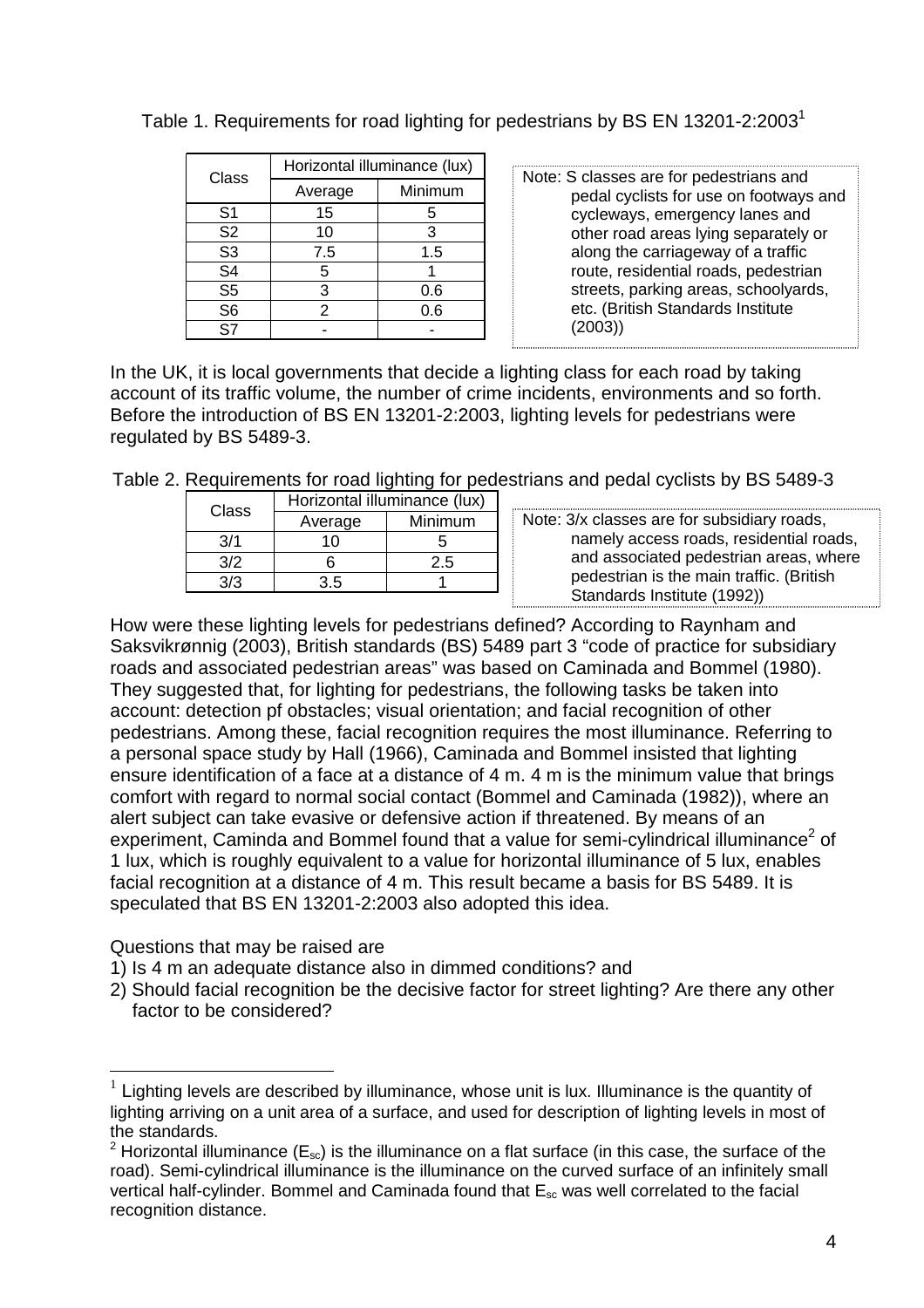A later personal space study conducted by Adams and Zuckerman (1991) found that an interpersonal distance necessary to maintain comfort becomes larger in a dimmed condition. Also, Hall (1966) himself pointed out variance of the size of personal space according to personality and environmental factors, such as low illumination.

Moreover, it should be examined whether or not this 4 m is appropriate for (moving) pedestrians, who simultaneously perceive the environment and move their bodies. It is conjectured that the personal space of pedestrians in motion differs from that of stationary people.

According to recent studies, there may be two mechanisms operating in crime reduction by enhanced lighting. One is the situational control model, where increased visibility obtained by enhanced lighting deters potential offenders from committing crime The other is the community pride model, where enhanced lighting attracts more attention of residents to their neighbourhood, and consequently community pride, community cohesiveness and informal social control are achieved. Such situations discourage potential offenders from carrying out crime (Farrington and Welsh (2002)). Interestingly, neither theory includes (one to one) facial recognition by possible victims as a part of the mechanism. It should be noted that both hypotheses emphasise the importance of visibility in street environments. In particular, the former factors in the visibility of pedestrians to residents (facial recognition to unspecified people).

## Target of this research

The purpose of this research is to investigate how illuminance affects perception and behaviour of pedestrians. This is of value for understanding what should be considered when designing lighting for pedestrians. As the first step of a series in this research, an experiment was conducted to examine how simple pedestrian movements, mainly avoidance behaviour in relation to another pedestrian or an obstacle, are affected by illuminance. This simple avoidance behaviour may reflect the perception and reaction of pedestrians to surrounding environments. Although the experiment was a pilot to determine methods, parameters and ranges for more extensive experiments, the data obtained could be of use inasmuch as suggesting some qualitative features, which may help produce recommendations for the design of lighting or lighting standards.

## PAMELA laboratory

The empirical work took place in the Pedestrian Accessibility and Movement Environment Laboratory (PAMELA) at University College London, where the lighting configuration can be controlled and easily altered.

PAMELA is a laboratory used to simulate existing and proposed pedestrian environments. There are several elements of the laboratory, perhaps the most obvious being a computer-controlled paved platform which can be varied in terms of layout, topography and surface type. This allows existing "open space" accessibility issues to be rigorously examined under controlled conditions. It also enables infrastructure designs to be checked, thereby avoiding the possibility of costly mistakes on-site arising from a subsequent accessibility audit. The laboratory is also equipped with a lighting system. It is possible to vary features such as different lighting levels, the layout of the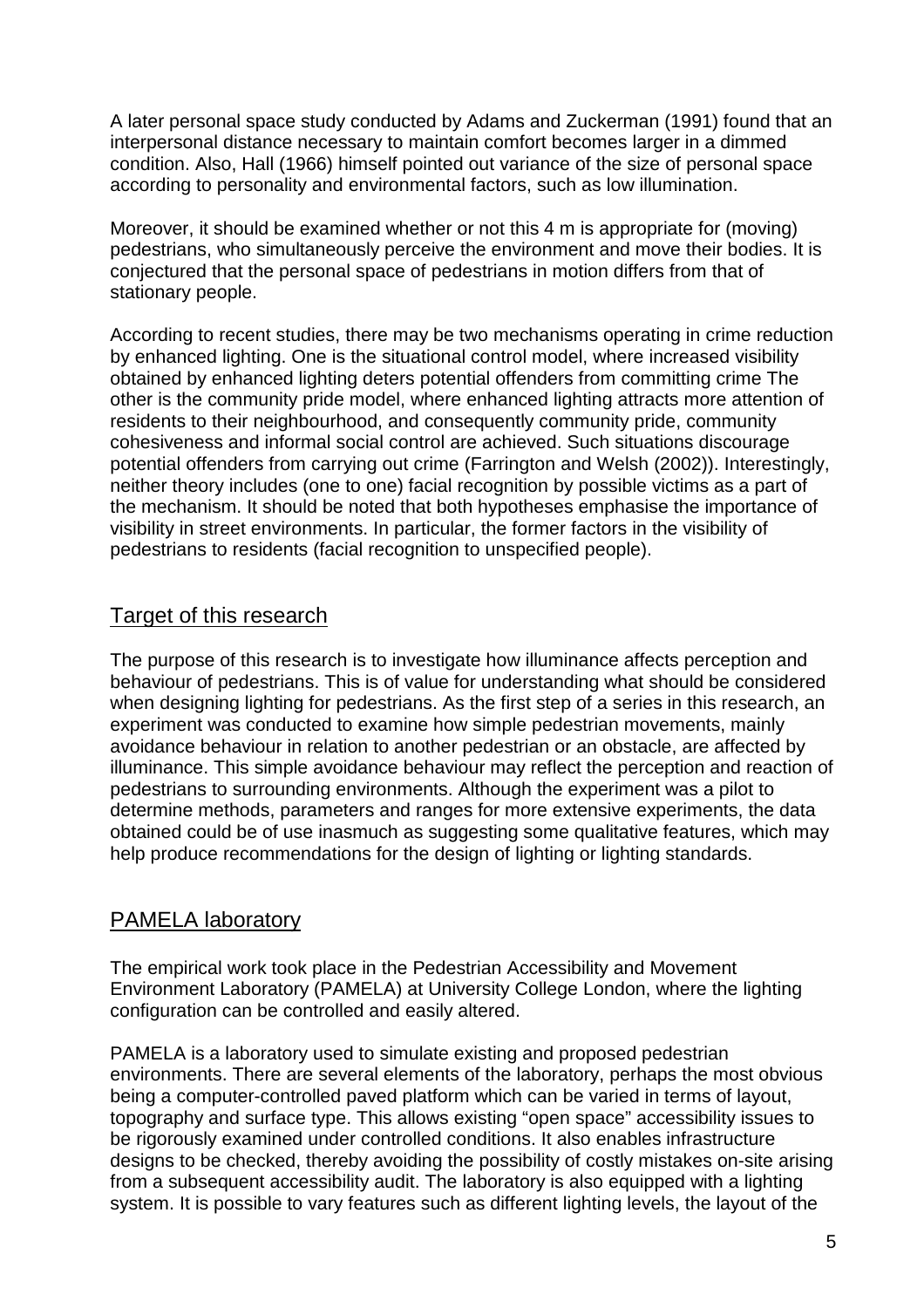platform, surface material, colour and texture, gradients, step heights and the positions of obstacles.

The lighting system is capable of representing lighting conditions from absolute darkness to near-daylight, including various levels and colours of artificial lighting. Part of the lighting system is installed on a mobile lighting gantry to allow us to vary lighting in terms of position. Floodlights that provide strong shadow contrasts are among the lighting facilities.



Fig. 1 PAMELA laboratory

## **Experiment**

#### Method

 $\overline{a}$ 

The configuration of the laboratory used in the experiment is shown in Fig 2. The experiment comprised four measurements: collision avoidance behaviour between pairs of pedestrians; obstacle avoidance behaviour of pedestrians; facial recognition distance; minimum comfortable distance. Each measurement was performed under five different lighting conditions: about 627, 12.3, 5.5, 2.8 and 0.67 lux measured at ground level on the surface of the platform (horizontal illuminance). Lighting resources were fluorescent lamps, but for 627 lux ceramic discharge lamps were also used. These lighting levels were chosen to investigate alteration of pedestrian behaviour according to lighting levels, especially around the requirements of the current lighting standards for the residential streets (See Table 1). The surface of the platform was covered by 40 cm square concrete blocks without any surface colour modification. It was therefore easy to determine the positions of participants by observing which tile a participant occupied at a given point in time. In total, ten people participated. The participants consisted of five males and five females, aged from 25 to 65. Three participants wore glasses. All participants underwent an eye test $3$  in advance for comparative as well as health and safety reasons. Details of each experiment are given below. Illuminance levels were measured by Minolta T-10 illuminance meter.

 $3$  Visual acuity test using a LogMAR chart. Every participant showed a score of 0.1 or less.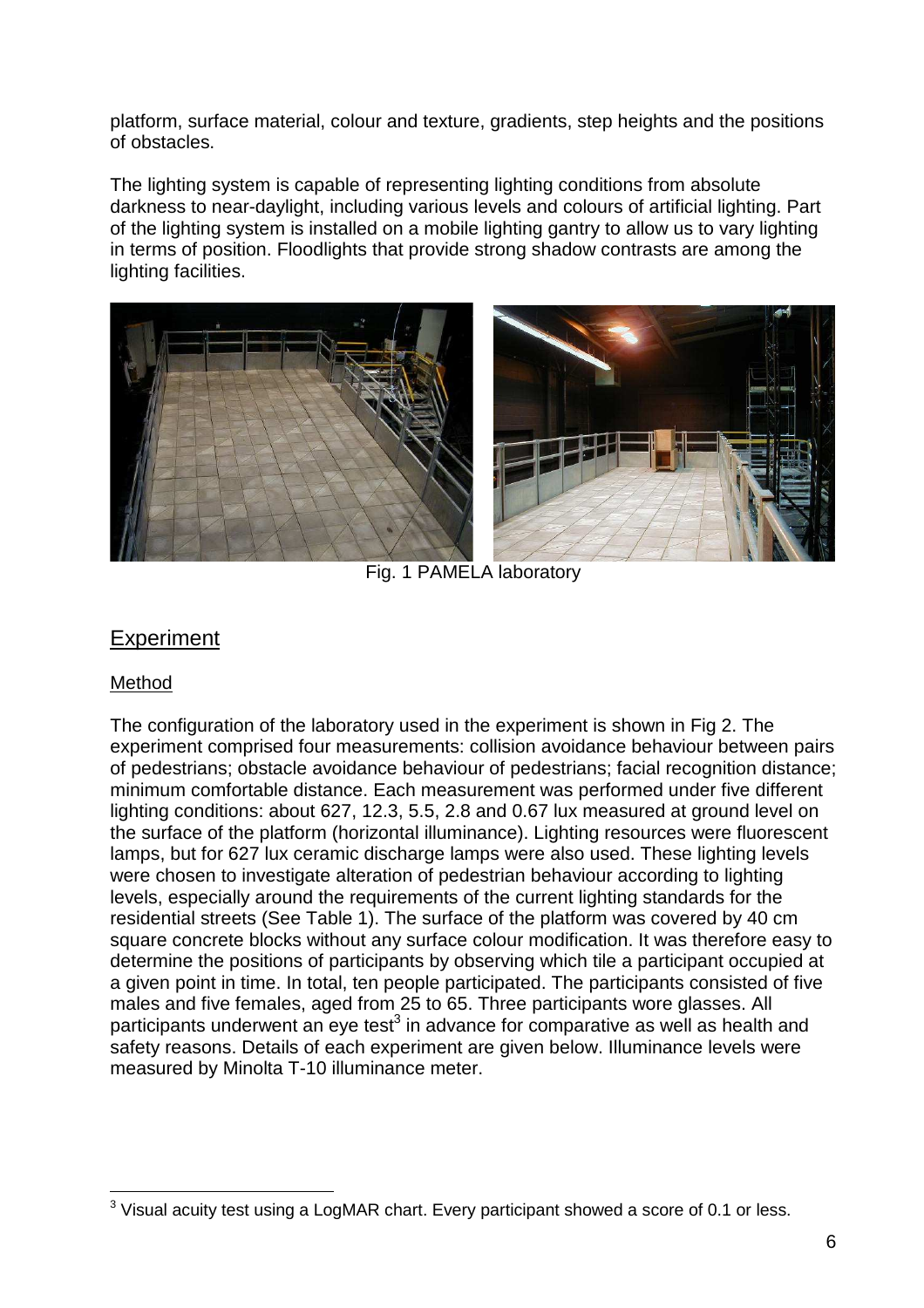



In this experiment, the platform (surface of the ground) was flat.

#### Collision avoidance distance measurement

One of each pair of participants was asked to stand at either end of the platform. Both participants were then asked to start walking at the same time towards a target mark on the opposite side of the site from their starting point. When he/she reached the other end of the platform, he/she stopped walking (See Fig.3). While they were heading towards the target, participants were allowed to see other objects than the target and to step aside. Because the pair of participants and the target marks are on a straight line, participants had to avoid collision with each other (although this was not especially mentioned in the instructions given to participants prior to the measurement). Pairs of participants were randomly selected. Experimenters recorded where participants began to deviate from their path in order to avoid the other participant. The distance between the two points at which each participant started their avoidance manoeuvre, was calculated thereafter. This procedure was repeated four times for each of the five illuminance levels used in the experiment.



#### Obstacle avoidance distance measurement

Each participant was asked to walk from one side of the site to the other side. However, an obstacle with a height of 1.50m and a width of 0.51m was placed in the middle of the site, so that each participant had to avoid the obstacle to reach the other side (See Fig.4). The obstacle is a simple representation of a stationary person, and its shape is shown as Fig. 5. Again, the instruction to participants beforehand did not include the avoidance. An experimenter recorded where each participant started avoidance. The distance between the obstacle and the point, where the participant started avoidance, was calculated thereafter. This procedure was repeated four times for each five illuminance levels.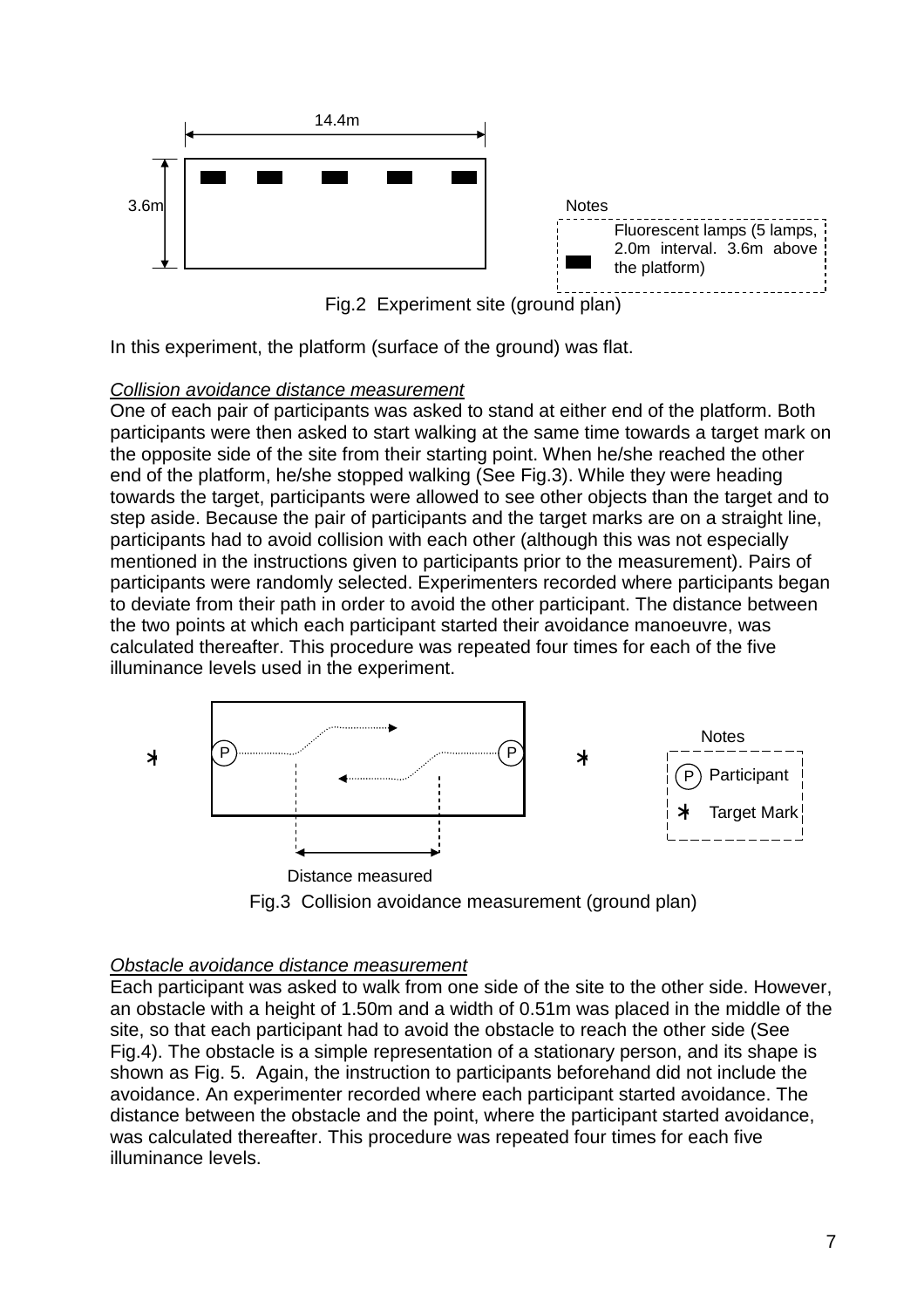

Distance measured

Fig.4 Obstacle avoidance measurement (ground plan)



Fig.5 Obstacle used in the obstacle avoidance measurement

### Facial recognition distance measurement

Facial recognition distance of participants was also measured. In this case, each participant was asked to walk slowly from one side of the experiment site towards an experimenter, who stood at the other side of the site. In order to ensure that the participant recognised the experimenter only by means of their face, the experimenter wore a helmet and stood behind a screen so that they were only visible to the participant from the chin upwards, the helmet obscuring details such as hair style etc. In this way, other characteristics, such as height, would not influence their recognition of the experimenter. The participant was then required to stop when he/she FIRST thought that they could identify the experimenter. After a target mark was placed at the point where the participant stopped, the participant was asked to walk again and stop when this time he/she SURELY recognised the face of the experimenter (See Fig.6). The distances were measured between the experimenter and the two points, namely where the participant recognised the experimenter's face AT FIRST (first recognition) and where the participant SURELY recognised the experimenter's face (sure recognition). This procedure was repeated under the five lighting levels.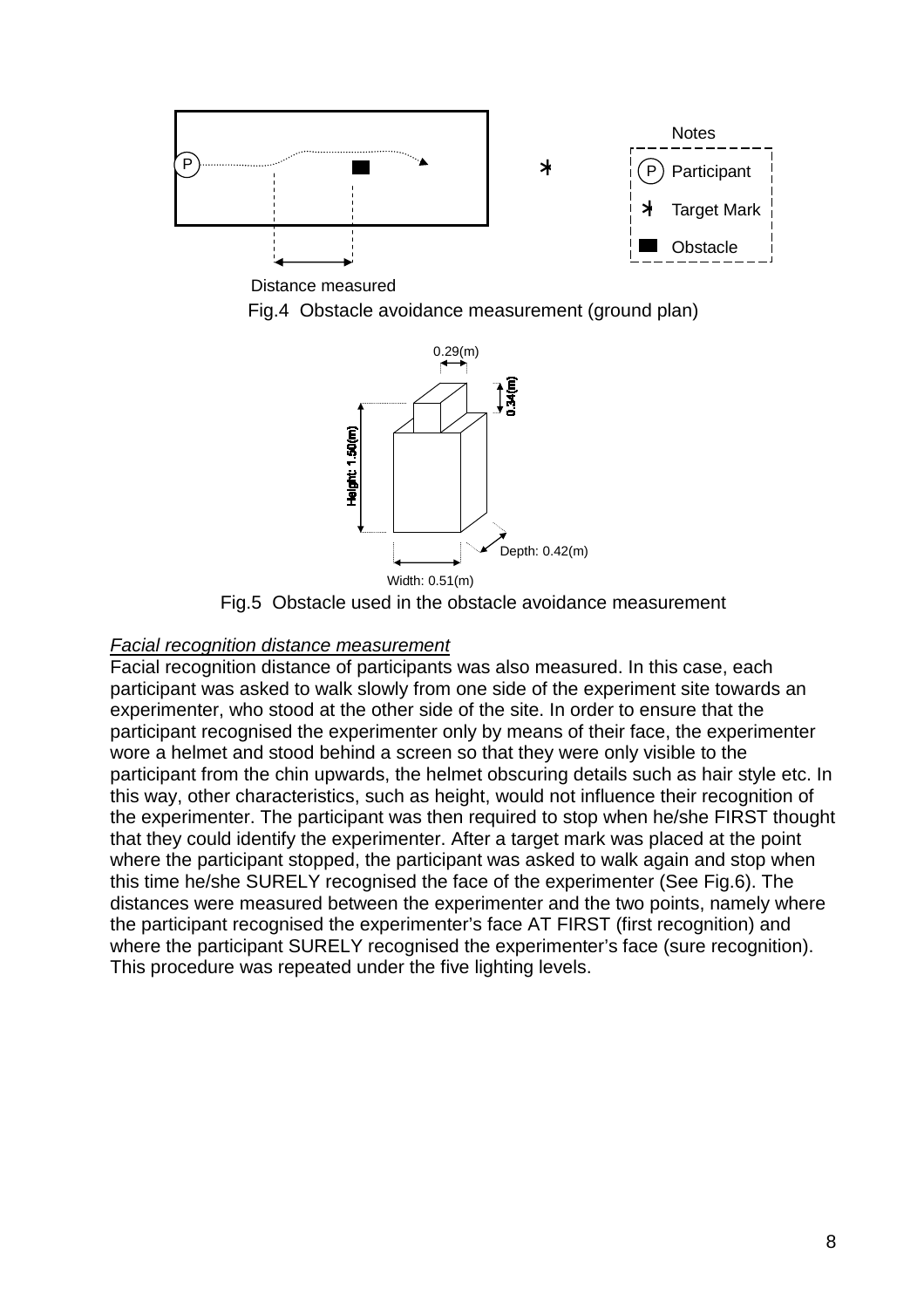

Fig.6 Facial recognition measurement (ground plan)

#### Minimum comfortable distance measurement

The minimum interpersonal distance necessary for a participant to be comfortable in terms of closeness to another pedestrian was also measured. In this measurement, each participant was asked to stand still at one end of the experiment site, and an experimenter walked toward the participant from the other end. The participant was asked to say "stop" when he/she became uncomfortable because of the close distance between the participant and the experimenter (See Fig.7). After the experimenter was asked to stop, the distance between the participant and the experimenter was measured. This procedure was repeated under the five lighting levels.



Distance measured

Fig.7 Minimum comfortable distance measurement (ground plan)

#### **Results**

The mean values of the participants for each measurement are shown in Fig.8. Also, results of a Paired T-test between the results under bright conditions (627 lux) and those in dimmed conditions are shown in Table.3.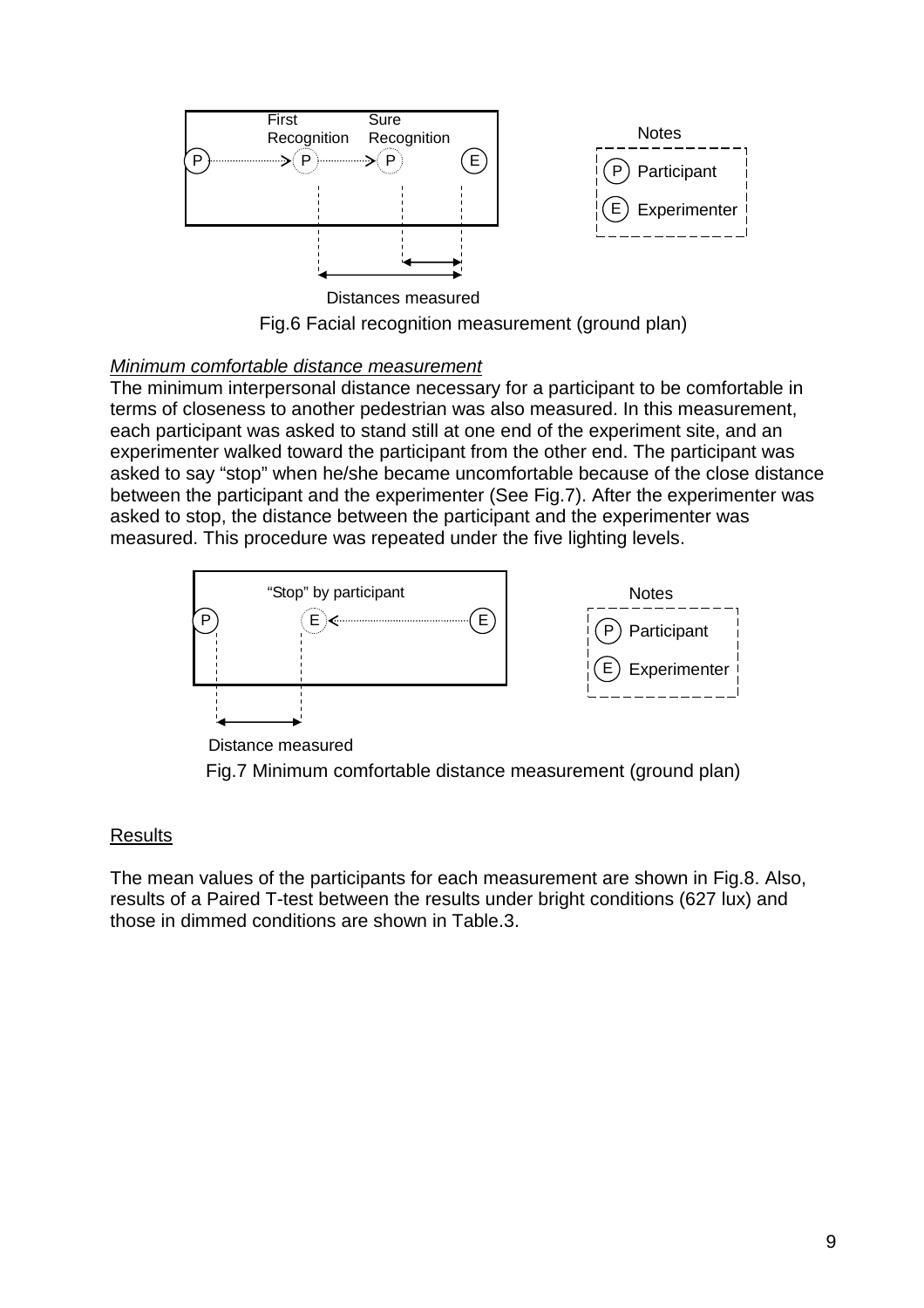

Fig.8 Results of each experiment (mean value)

Table 3. Results of paired-T test for differences between distances measured under bright conditions (627 lux) and those in dimmed conditions

|                                  | 0.67 to 627(lux) | 2.8 to 627(lux) | 5.5 to 627(lux) | 12.3 to 627(lux) |
|----------------------------------|------------------|-----------------|-----------------|------------------|
| Collision avoidance<br>distances | Not Significant  | p<0.05          | Not Significant | p<0.05           |
| Obstacle avoidance<br>distances  | p<0.05           | p<0.01          | Not Significant | Not Significant  |
| Minimum comfort<br>distances     | p<0.05           | p<0.01          | p<0.05          | Not Significant  |

From these results, collision avoidance distances seem to be almost constant regardless of the lighting levels. Obstacle avoidance distances also look constant, but there is a significant difference between a distance for 627 lux and a distance for 2.8 lux, and between a distance for 627 lux and a distance for 0.6 lux. This is also the case for the minimum comfortable distance, which did not show a large variation in regard to the lighting levels, but which presented a significant difference between the distance for 627 lux and the distance of 2.8 lux, and between the distance for 627 lux and the distance for 0.6 lux. On the other hand, facial recognition distances (both first recognition and sure recognition) suggested a proportionate relationship to the lighting levels.

It should be noted that the *collision avoidance distances* were around 8.0 to 9.0 m; obstacle avoidance distances around 5.5 to 7.0 m; minimum comfortable distances around 4.0 to 5.2 m. Around 5 lux was the intersection point between minimum comfortable distances, which slightly increased as the lighting level decreased, and first recognition distances, which decreased as the lighting level decreased.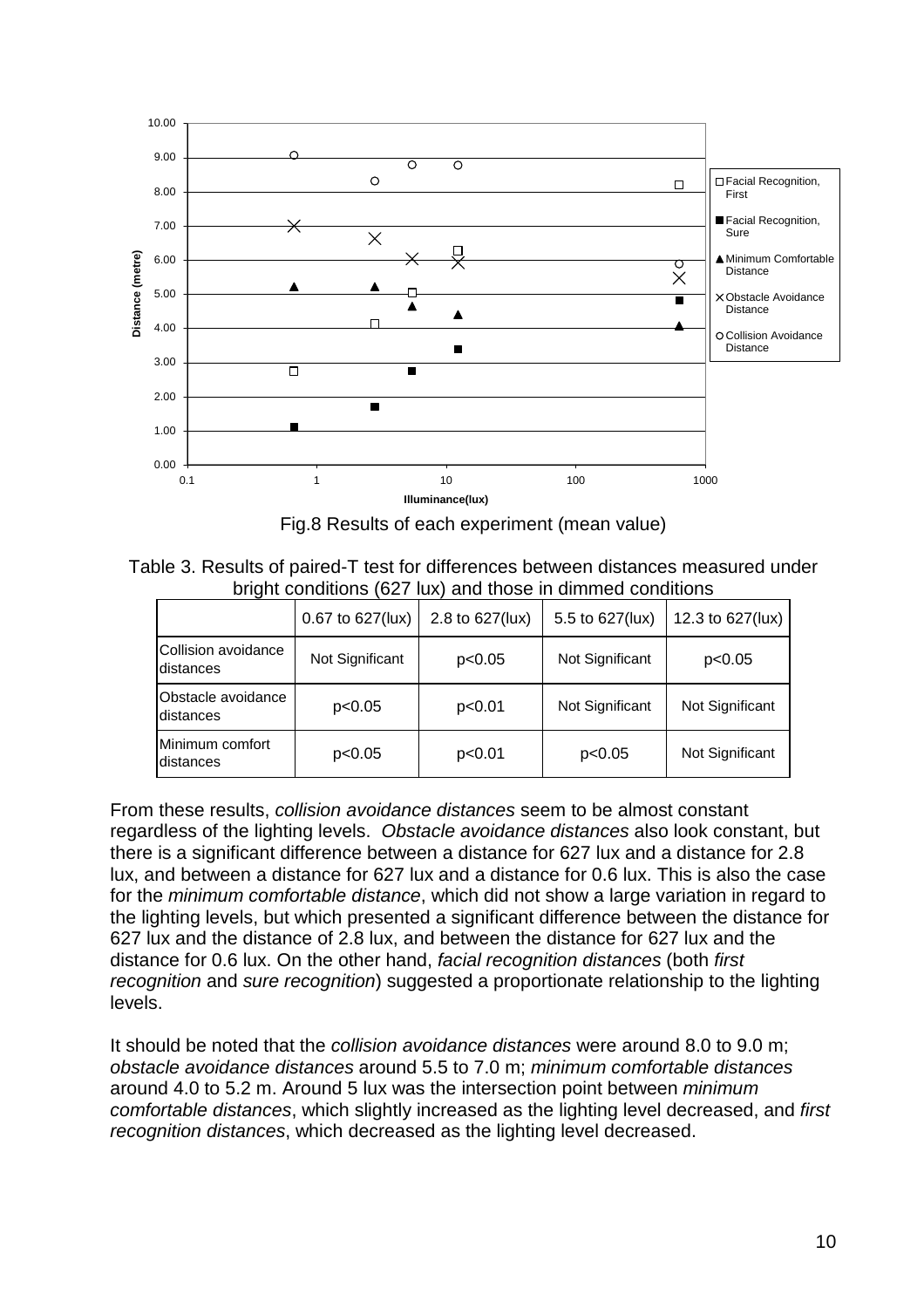## **Discussion**

This experiment examined how behaviour of pedestrians changes according to lighting levels. The experiment was exploratory and only a few participants were involved, but we obtained some interesting findings.

We hypothesised a large alteration of pedestrian behaviour according to lighting levels, viz a larger avoidance manoeuvre in the darker conditions. Yet, the types of pedestrian behaviour we examined did not show a substantial difference between the lighting levels tested. Only facial recognition distances displayed a proportionate relationship. Considering that, as studies on personal space suggested (which we saw in the "relevant research" section), the size of personal space changes according to the illuminance, one possible reason why the results of our experiment did not show such alteration can be that there is a threshold for illuminance above which the size of personal space does not change, and the illuminance levels tested in our experiment are all above this threshold. Because the size of the personal space does not change, collision avoidance behaviour did not change.

Studies on emergency lighting have shown that below illuminance of 0.2 lux or less, time taken to evacuate in a building rapidly increases (Boyce (1985), Simmons (1975)). These studies infer that above 0.2 lux people may gather visual information necessary to walk to a destination as fast as in the normal illuminance level.

In our experiment, first facial recognition distances intersected minimum comfort distances at around 5 lux. Also, at 5 lux or a lower level, minimum comfort distances and obstacle avoidance distances differed from the equivalent values under bright conditions. 5 lux is a reasonable value insofar as perception of individual pedestrians to another pedestrian is considered.

One of the interesting findings of our study is that pedestrians started avoiding another pedestrian at a distance of around 8 m regardless of the lighting levels. This 8 m is longer than facial recognition distances, which means that pedestrians started avoidance manoeuvres in relation to other pedestrians without facial recognition. On the other hand, collision avoidance distances were larger than obstacle avoidance distances, which means that the distance of 8m is not caused only by the physical ability to manoeuvre. In short, pedestrians can become conscious about another pedestrian and perform avoidance manoeuvre before they can recognise the other person's identity.

Moreover, our results showed that collision avoidance distances (avoidance of two pedestrians in relation to each other) were generally larger than obstacle avoidance distances (avoidance of a pedestrian against a stationary obstacle). Minimum comfort distances (a stationary person against an approaching person) were larger than the minimum comfort distances of existing personal space studies (a stationary person to a stationary person), which is around 1.2 m (e.g. Results under dimmed conditions by Adams and Zuckerman (1991)). One possible explanation for these results is that if a person (either approaching and/or approached) walks, the comfortable distance to a person or an object becomes larger. This suggests that the perception of pedestrians in motion in terms of comfort is different from that of stationary people. Also, people's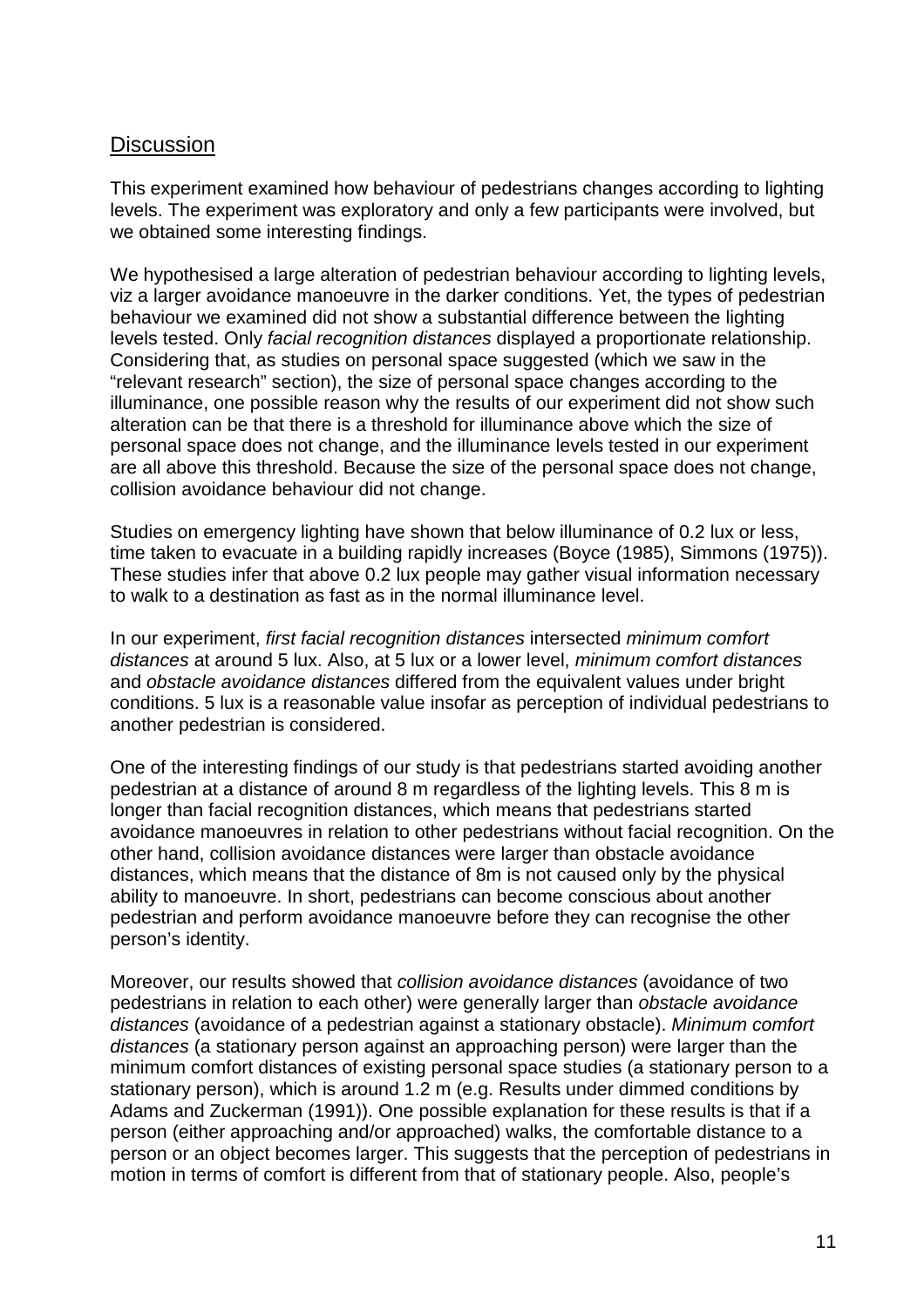perception to moving objects (including pedestrians) in terms of comfort can be larger than that to stationary objects.

So, how much illuminance is necessary for pedestrians? This can depend on what task is regarded as the criterion for lighting for pedestrians. If facial recognition at an interpersonal distance of 4 m is the criterion, as suggested by Bommel and Caminada, 5 lux may be enough. However, if provision of enough illuminance for pedestrians to recognise another pedestrian's face when they wish to start their collision avoidance manoeuvre at an interpersonal distance of 8 m is required, more illuminance is necessary. As we assume that pedestrians are not stationary and for pedestrians more space may be necessary than stationary people in order to feel comfortable, this 8m distance may be adequate. On the other hand, if the criterion is rather visual orientation (and facial recognition is not regarded as important), lower illuminance than those suggested by current standards may be enough. Moreover, as crime reduction studies have indicated, if the criterion is facial recognition in relation to an unknown or unspecified person, such as a resident or other pedestrian, more illuminance may be required.

There are some issues to be investigated in further research in the series of experiments to be undertaken. In the collision avoidance experiment, it was observed a few times that some participants started collision avoidance soon after they started walking. Another experiment with a larger experiment field might show a different result. Also, in this limited pilot experiment, the issue of contrast was not explored – the difference between the illuminance level at one point of the surface compared with that at another. This could have a number of effects which might alter the tentative conclusions above. For example, if illuminance is not evenly distributed, is it better to reduce contrast (e.g. to reduce the variation of lighting level over the surface), in which case better results might be achieved by reducing rather than increasing the available lighting level.

## **Conclusion**

Today's lighting standards for pedestrians are based on the illuminance required for facial recognition at a distance of 4 m. However, in order to create safe and comfortable street environments, it may be necessary to understand better what tasks or requirements are important for pedestrians. It is recommended that, on each street, such required tasks be investigated and then required lighting levels to satisfy the tasks be considered. Tasks or requirements can be divided into categories, such as "a person level" or "community level". Appropriate lighting levels should be considered for each task or requirement (See Fig.9). As our experiment result on facial recognition measurements showed, more lighting offers more facial recognition. Based on such research, we can identify how much lighting is necessary for pedestrians, or appropriate lighting level.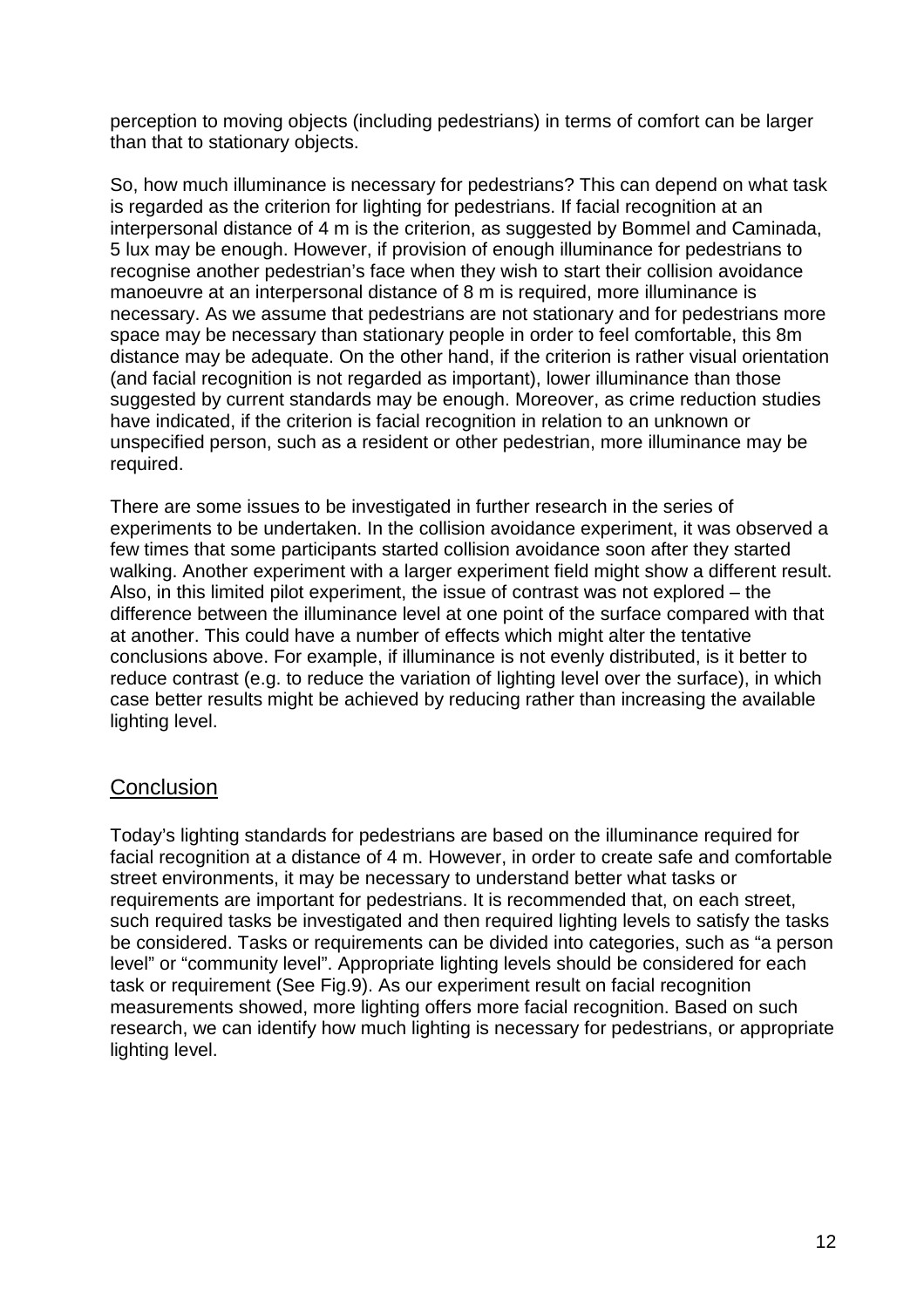

Because of recent developments in lighting technology, increase of lighting levels does not necessarily mean a significant rise of energy consumption. There has been development not only of energy efficient lamps, but also of efficient control systems. For example, the lighting system in Northmore, UK, which is a "Home Zone", can alter lighting levels by time. At the midnight the lighting system there changes its output level, so that it ensures, without a significant rise of energy consumption, brighter environments when pedestrians are more likely to use streets. By using such technology, we can create more pedestrian-friendly environments at nighttime with a low cost.

This paper has explored a basis of today's lighting standards. Current lighting standards seem reasonable inasmuch as perception and behaviour of pedestrians to another pedestrian is considered. However, if other aspects are considered, such as visibility for residents or other pedestrians, which is important for crime prevention, the levels required by current standards may be inadequate. What seems useful is to reconsider tasks or requirements in residential streets, and then to decide lighting levels to enable such tasks or requirements. Such tasks or requirements vary according to the characteristics of each street, and there could be some streets where a reduced lighting level would be enough if the lighting level of the street were to enable the tasks of the streets to proceed satisfactorily. Laboratory research following from this pilot exercise will enable these issues to be explored in more detail, under controlled conditions, so that a better understanding can be obtained and better, safer pedestrian space can be designed.

## Acknowledgement

The authors wish to thank the volunteers who participated in this study. The authors also wish to thank ARUP Lighting for their advice and Mr. H. Rostron for various help and useful suggestions.